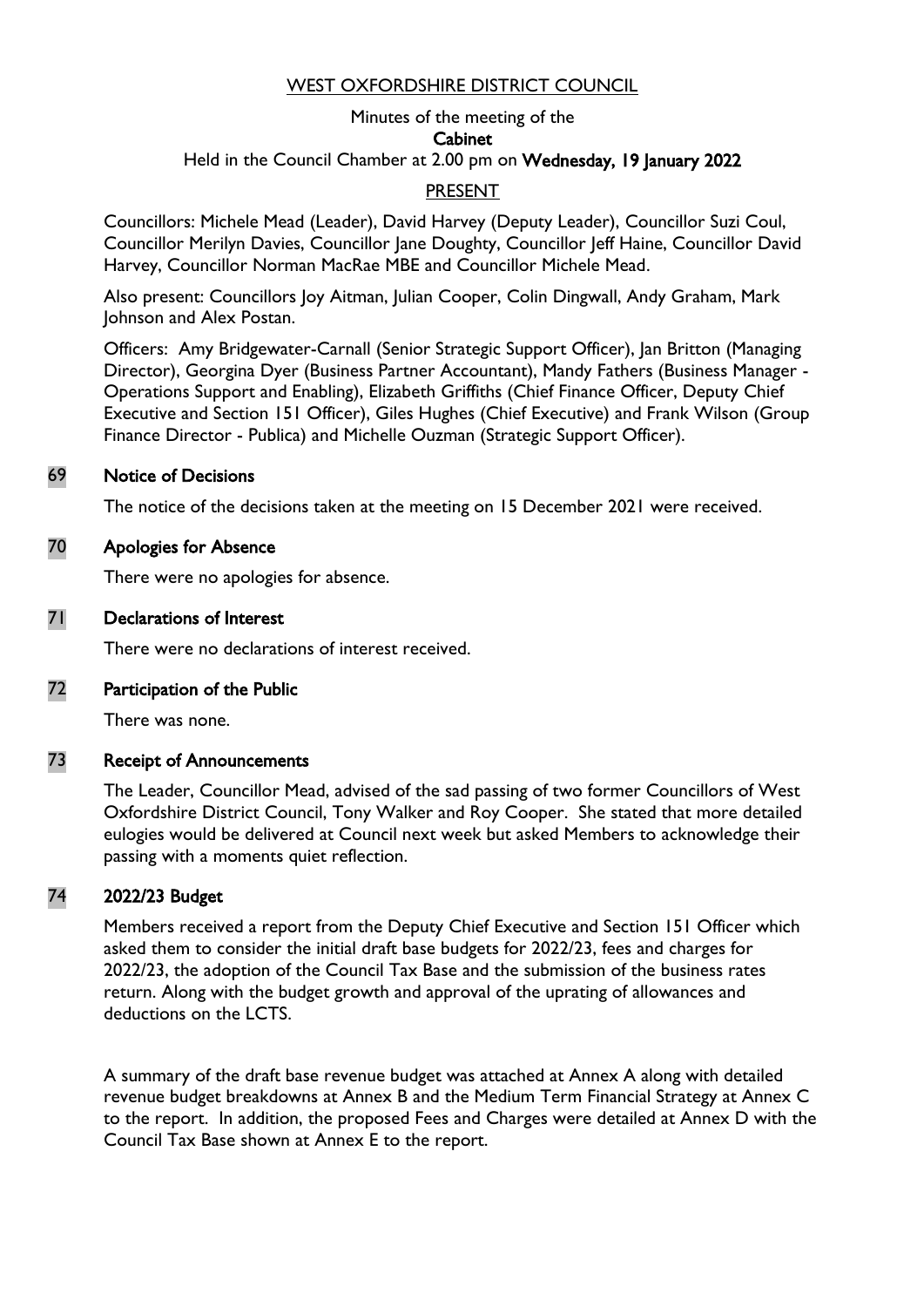## 19/January2022

The report advised that the initial draft budget was considered by the Finance and Management Overview and Scrutiny Committee on 1 December 2021 with no issues raised. In addition, the annual budget had been out for public consultation, giving residents an opportunity to input directly into the budget planning process. Responses to the consultation had been positive and the results of this would be included in the next budget report.

Since the budget was presented to Scrutiny, officers had received the Provisional Local Finance Settlement and had updated the budget and forecast accordingly. This report also looked forward over the Medium Term Financial Strategy and outlined the Council's approach to addressing the challenges ahead.

There were no alternative options outlined because the Council was obliged to produce an annual budget for scrutiny and approval.

The Cabinet Member for Finance introduced the report and highlighted the following amendments to the report: the dates quoted in the 'Summary/Purpose' section of the table should read 2022/23; and the reference to a Civic Pride Officer on page 17 of the report, should read Environmental Officer.

Councillor Coul went on to signpost Members to key areas of the report including the initial budget deficit of £830,000 which had been reversed resulting in a surplus and the initial government proposal of a reduction in New Homes Bonus of £1.8 million. The government had since reversed this decision but there was no assurance that this funding would continue past 2022/23. She warned Members of the potential for large changes ahead and reminded them of the rises in National Insurance contributions, fuel, food and energy prices.

Councillor Coul also reiterated the Council's commitment to keeping costs low whilst maintaining the delivery of services and highlighted the increased costs in relation to the waste contract. New investment opportunities were being discussed with managers and officers had aimed to tighten existing budgets as much as possible. She reminded Members of the ongoing issues with the Council's Leisure Centres and the running of two waste depot sites.

Councillor Coul concluded by stating that she was confident with the budget position, in the short and medium term, but warned that this was unlikely to continue. She therefore, proposed the recommendations as laid out and this was seconded by Councillor Mead.

Councillor Graham raised a number of questions including the financial arrangement with GLL Better Ltd and how confident officers were that the management fees would be paid. In response, Mrs Griffiths advised that the contract with GLL stated they had an obligation to pay these fees and GLL were expecting to pay them, however, it was noted that the leisure industry nationwide was not stable and operators were struggling.

Councillor Graham asked if negotiations with Ubico had been robust regarding a recent pay award, which he believed to be 15%, due to a shortage of drivers. In response, Mrs Griffiths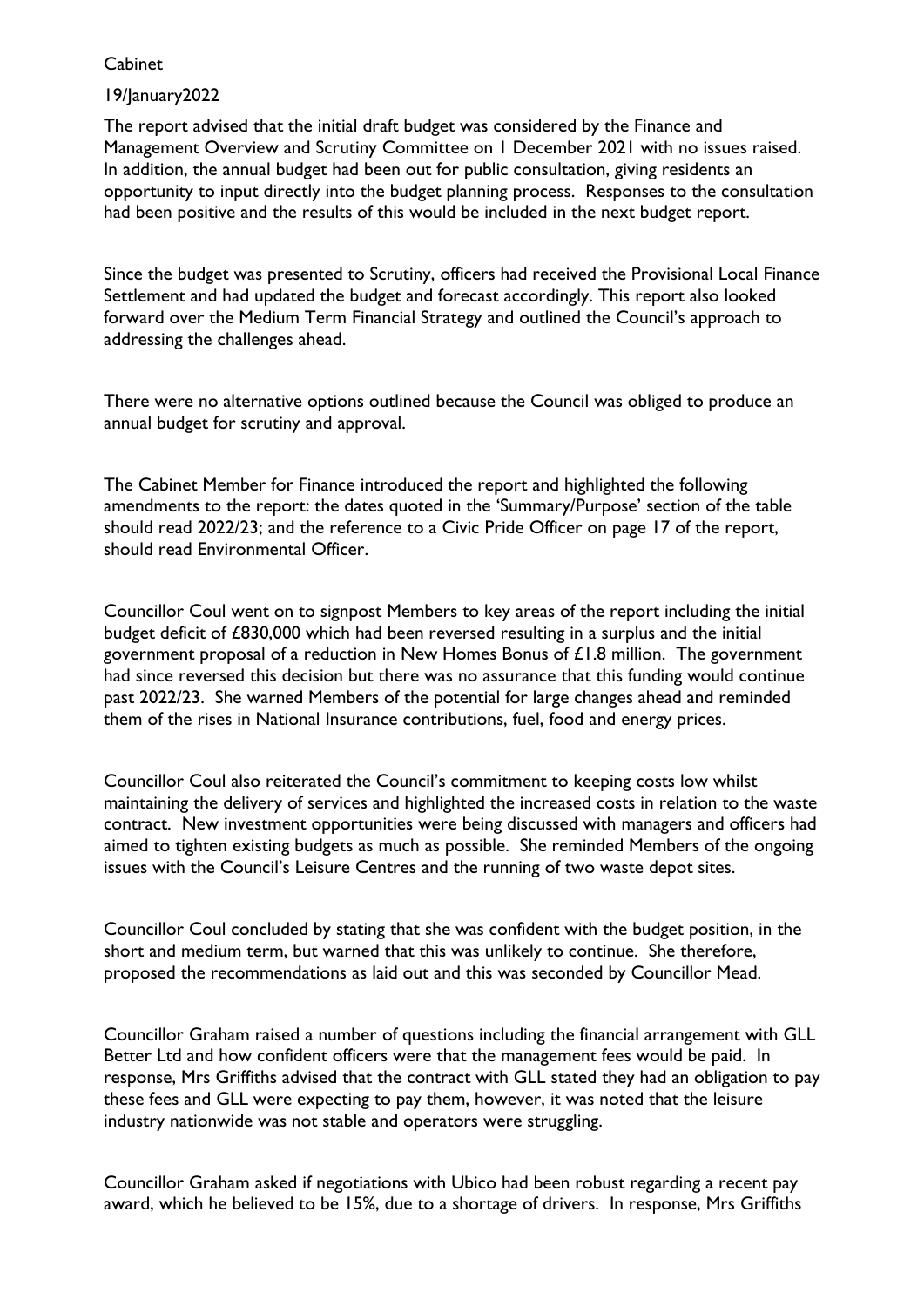## 19/January2022

explained that it had been agreed with Ubico that there was a need to increase drivers wags and this had been included in the budget and she confirmed that discussions had been extensive. The Cabinet Member for Environment, Councillor MacRae advised that the Ubico staff would be eligible for the local government pay increase.

The third question raised by Councillor Graham related to section 3.5 of the report which dealt with play park repairs. Officers confirmed that there was a project running to establish costs and the Council were in discussions with the Town Council's to take some of the play parks on. In addition, some Section 106 funding had been received and other areas of funding had been identified.

With regard to the Growth Board queries raised, and whether all authorities were paying the same amount, it was noted that the charging mechanism was complicated. Mrs Griffiths advised that central costs were split equally and confirmation had been received from the other authorities to this effect. However, each authority also paid additional amounts, as detailed in the report. Councillor Graham requested that updates on these areas be communicated to Members. Mr Hughes addressed the meeting and advised that, in addition to the work that the Section 151 Officer and her team undertook with the Growth Board, he would be advised of any authority that was not contributing, as part of the Chief Executive's meeting.

Councillor Graham queried the increased costs relating to Street Fairs and Street Traders. He felt it was important to encourage street fairs to continue and was concerned that the increased costs to street traders was beyond the rate of inflation. Officers advised that the costs allocated to these items paid for cleaning up after the events, road closure fees and were a 5% increase overall.

Councillor Cooper addressed the meeting and thanked officers for responding to his previous questions. He reiterated his desire to know what aspects of income Publica and Ubico were looking at and stated that he did not feel that communications between them and Councillors was what it should be. He advised that the precept for Woodstock Town Council was being amended, asked for a response on his query relating to the marking of Winston Churchill's life and repeated his previous question relating to solar panels on Council buildings.

Mrs Griffiths explained that with regard to the installation of solar panels, these were being considered as a potential capital investment opportunity. Councillor Coul confirmed that Publica and Ubico were exploring opportunities for income generation and reiterated that Councillor Cooper should pose his question regarding Winston Churchill to the Tourism Team, who had a budget for marking events such as this.

Councillor Mark Johnson raised queries relating to the Publica salary figure on page 18 of the report, the budget for play park repairs and the large difference in figures in Annex B which detailed the proposed Revenue Budget comparison to last year. Mrs Griffiths explained that the Publica salary figure originally quoted had been an estimate for the first draft. Numbers had now been agreed and updated in this version. With regard to the play parks, the £50k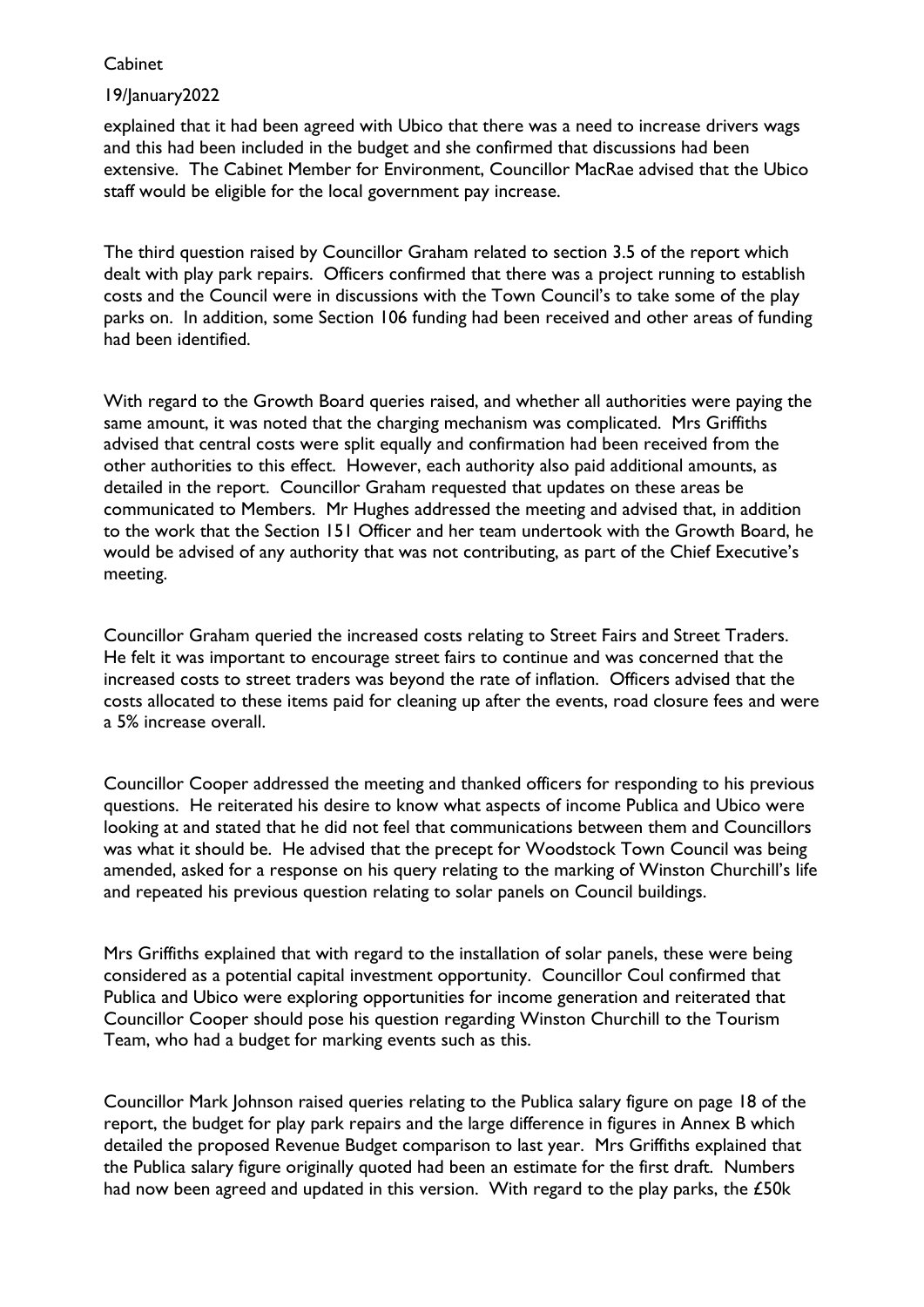# 19/January2022

budget was an estimate and was not the S106 figure. Finally, the figure quoted in Annex B for, on page 27, was as a result of a one off payment to the pension fund in 2020/2021.

Having read the report and having heard from those present, Cabinet

# Resolved that

a) Cabinet approves:

- i. The draft base budgets for 2022/23 as detailed in Annex A;
- ii. The proposals for budget growth included in the table below;
- iii. Draft fees and charges for 2022/23, as detailed in Annex D, for inclusion as part of the Budget recommendations to Council on 23rd February 2022;

b) Council be recommended to approve:

- i. The Council Tax Base shown in Annex E, calculated as £46,172.42 for the year 2022/23;
- ii. Authorising the Chief Finance Officer to submit the National Non Domestic Rates Return 1 (NNDR1) to the Ministry of Housing, Communities and Local Government by the submission date of 31 January 2022; and
- iii. Authorising the Chief Finance Officer to approve the annual uprating of allowances and non-dependant deductions in the Local Council Tax Support Scheme in line with national regulations.

# 75 Discretionary Rate Relief Policy

Members received a report from the Business Manager for Operations and Enabling which asked them to consider the implementation of a Discretionary Rate Relief Policy in line with Section 47 of the Local Government Finance Act (1988).

The report explained that at present the Council did not have a Discretionary Rate Relief policy in place. Instead, it had always relied on Government legislation, guidance manuals and the Council's Constitution when administering and awarding such reliefs.

However, following on from the Local Government Ombudsman's (LGO) recommendations to Council in August 2021 to implement a Discretionary Council Tax Discount policy, and to ensure the Council was not at risk of future criticisms, a Policy to address Business Rate reliefs had been created as set out in Annex A to the report. Members noted that the Policy would be implemented from 1 April 2022, did not change the current delegated arrangements nor how the Council had previously administered its discretionary rate relief in previous years. The policy simply set out to formalise the Council's process.

An alternative option was that an extended period of relief beyond the one-year period could be considered, but, in the light of the potential risks outlined in Section 7 of the report, the view had been taken that a one-year period was appropriate.

The Cabinet Member for Finance, Councillor Coul introduced the report and proposed the recommendations as laid out.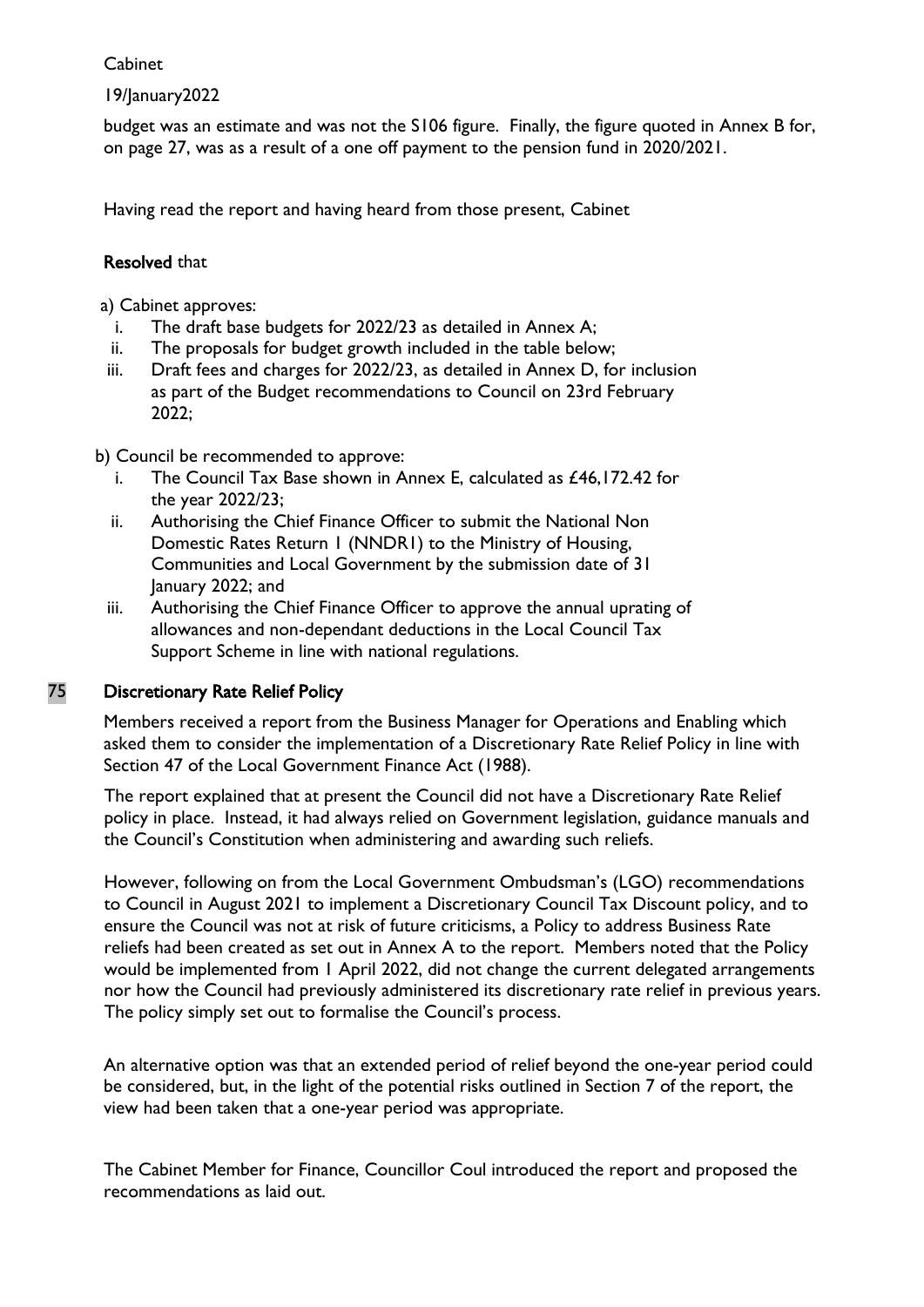Cabinet 19/January2022

This was seconded by Councillor Mead. Cabinet therefore,

Resolved that the Discretionary Rate Relief Policy at Annex A to the report, be approved.

# 76 Waste & Recycling - Future Service Modelling

Members received a report from the Business Manager – Contracts which updated them on the risks associated with the current waste depot site provisions and, in order to review the business case for a single waste depot, recommended that service design and cost evaluation work was brought forward to enable a more informed decision on site acquisition.

The report outlined the existing situation relating to the waste collection contract with Ubico which currently operated from two main depots in Witney. There were also two smaller sites at Greystones in Chipping Norton and Hensington Road Woodstock, which were used mainly for storage. The Council had identified that acquiring a single depot to house all of the operations and storage may provide operational efficiencies and opportunities to enhance services and generate financial savings. Further history relating to past discussions and work on this proposal were outlined in paragraph 1.5.

Members noted that the current contract with Ubico was due to end in 2024, coinciding with the majority of vehicles being seven years old and it was agreed that a service redesign was due. A redesign would also be an opportunity to consider future collection service design, fleet procurement choices (bearing in mind the climate emergency) as well as the size, cost and location of depot needed.

The report therefore recommended that an external specialist consultant be brought in to support the Council, at a cost of £31,000 to be allocated from the general reserves.

The alternative options available to Members were to purchase a depot now, accepting the financial risks associated with it; conduct a service options appraisal closer to 2024 when there would be a greater degree of assurance on price, however, acknowledging that there would likely then be not a necessary time available to purchase and mobilise a new depot; or continue with the current arrangement.

The Cabinet Member for Environment, Councillor MacRae introduced the report and reiterated the advantages of engaging a specialist to undertake the work. He reminded Members of the need to consider future waste options in light of the contract renewal in 2024. Councillor MacRae stated how the Council already delivered an excellent service to residents, with collection rates in excess of 99%, however, it was vital to consider the needs of an expanding population and future government plans.

Finally, Councillor MacRae assured the meeting that the external specialist would look at all available and potential options to shape the waste collection service before moving to the next contract in 2024. He therefore proposed the recommendations as laid out.

This was seconded by Councillor Harvey who advised that he had been involved in this process in previous years and it was the best way to ensure that the Council continued to deliver an excellent service for the people of West Oxfordshire.